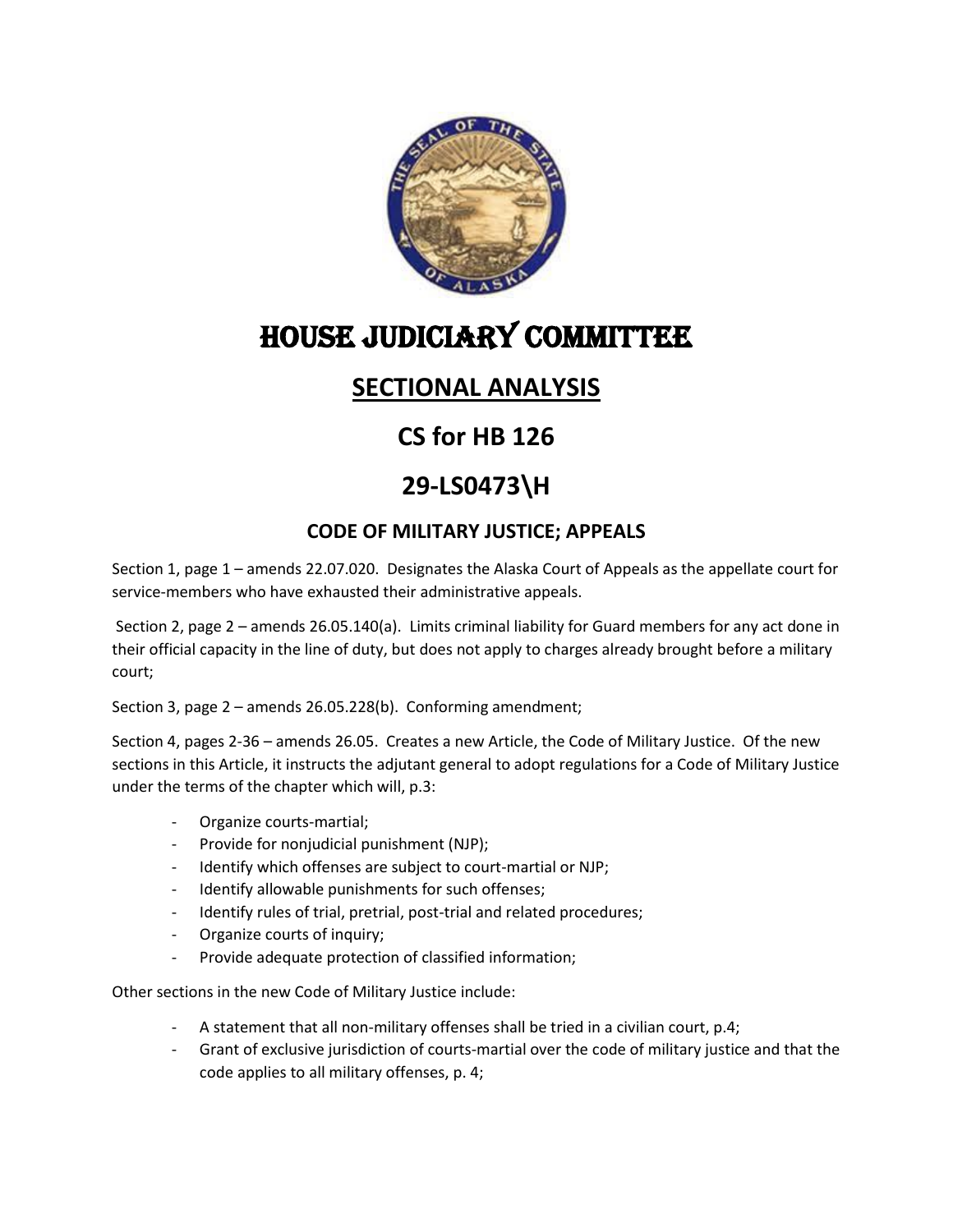- Sets jurisdiction of the military code over deserters and fraudulently discharged personnel and those members who commit their offense outside of the state or live outside of the state when charged with the offense, p.4;
- Details the duties and qualifications of those who serve as judge advocates, p.5;
- Defines who may apprehend members accused of a military offense and how that apprehension is to take place, p. 5-6;
- Defines how a member may be arrested, under what conditions they may be arrested, who may do so, and how they may be confined, p. 6-7;
- Defines how a member accused of a military offense may be delivered to a civilian authority, p.7;
- Describes the composition, duties, terms of service, and jurisdictions of courts-martial, p.8- 11;
- Describes the duties and qualifications of trial counsel, defense counsel, assistant counsel, court reporters, and interpreters of courts-martial, p. 11-12;
- Specifies the procedures for bringing charges against a member. p.13;
- Prevents the self-incrimination of the accused, p.13;
- Defines the investigatory process, p.14;
- Lays out how charges may be processed and the procedures for continuances, oaths of office for court officers,p.15-17;
- Defines the statutes of limitations for military offenses,p.19;
- Prohibits double jeopardy charges and describes how pleas of the accused are to be processed,p.19;
- Defines how subpoenas and contempt of court charges are to be processed, p.19-20;
- Provides for an insanity defense for the accused and the determination for mental competency of the accused, p. 20-23;
- Describes the procedures for voting and ruling in courts-martial, p.23-24;
- Requires the recording of courts-martial,p.24-25;
- Describes the allowable punishments and sentences and prohibits cruel and unusual punishments, p. 25-27;
- Describes the appeals process in the military code, including appeals by the state, p.27-28;
- Allows for a vacation of suspension under certain circumstances,p.28;
- Allows for the accused to petition for a new trial and the restoration of privileges, p.28-29;
- Describes the composition and duties of the Military Appeals Commission, p.29-32;
- Defines who may administer oaths for the purposes of military administration proceedings,p.32;
- Allows for the governor to delegate authority for the code of military justice,  $p.32$ ;
- Creates a military justice account in the general fund, p.33;
- Describes the system of paying and collection of fines associated with the military code,p.33;
- Describes the pay scale of officers and witnesses of the courts-martial,p.33-34;
- Provides immunity for persons who acted pursuant to their duties under the military code,p.34;
- Defines terms associated with the new Article, p.34-36;